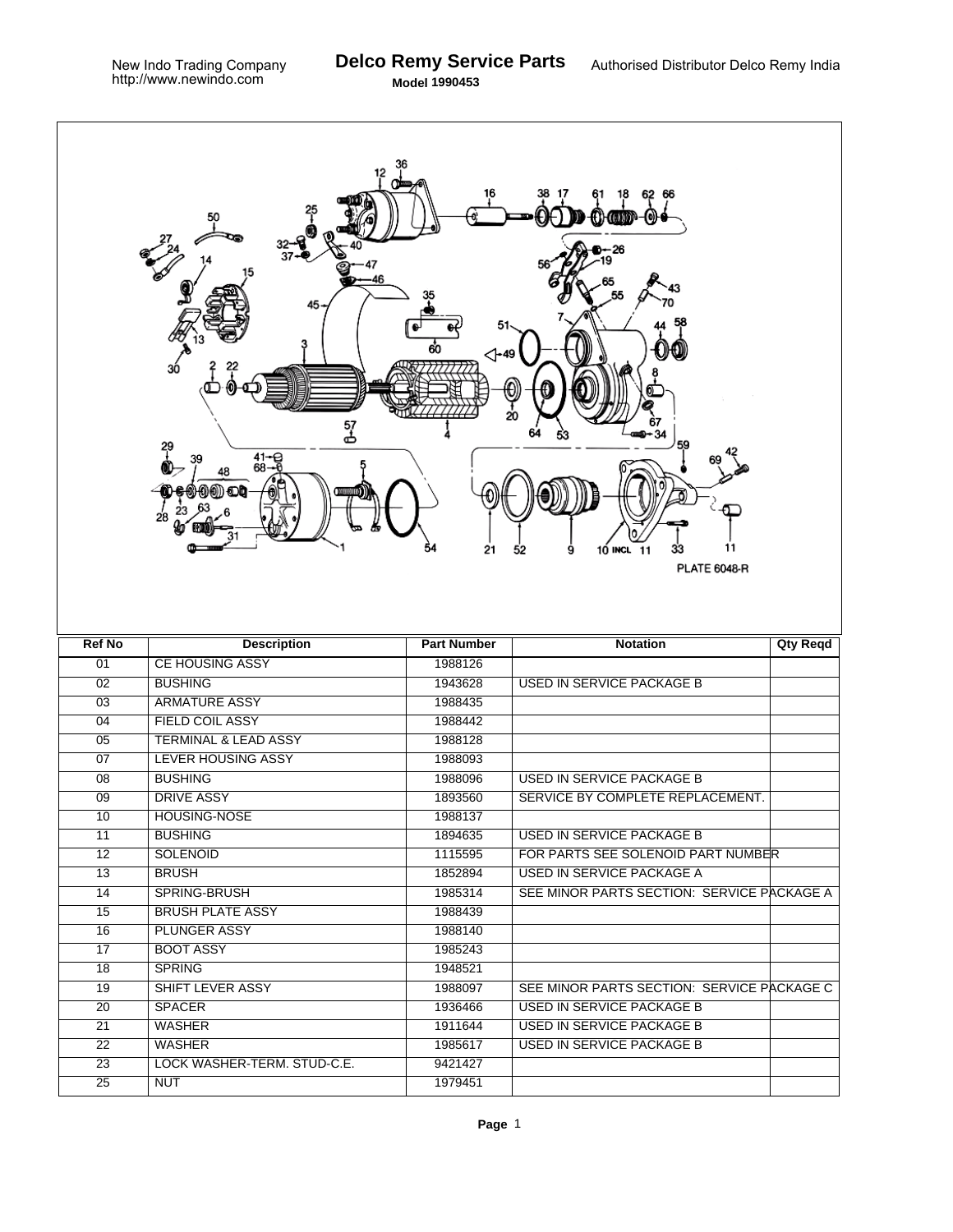٦

|                       | 12<br>25<br>50<br>$\frac{32}{37}$<br>46<br>45.<br>30<br>57<br>ക<br>29<br>$^{41-9}_{68-6}$<br>48<br>000 O<br>28 | 36<br>51<br>60<br>⊲-49<br>54<br>21 | 62 66<br>18<br>D-26<br>O<br>20<br>59<br>10 INCL 11<br>11<br>9<br>33<br>52<br><b>PLATE 6048-R</b> |                 |
|-----------------------|----------------------------------------------------------------------------------------------------------------|------------------------------------|--------------------------------------------------------------------------------------------------|-----------------|
| <b>Ref No</b>         | <b>Description</b>                                                                                             | <b>Part Number</b>                 | <b>Notation</b>                                                                                  | <b>Qty Reqd</b> |
| $\overline{26}$       | <b>NUT</b>                                                                                                     | 9412305                            | <b>USED IN SERVICE PACKAGE B &amp; C</b>                                                         |                 |
| $\overline{27}$       | <b>NUT ASSY</b>                                                                                                | 1979365                            |                                                                                                  |                 |
| $\overline{28}$       | NUT-TERM.-C.E. FRAME                                                                                           | 9441934                            |                                                                                                  |                 |
| $\overline{29}$       | <b>NUT</b>                                                                                                     | 1979451                            |                                                                                                  |                 |
| $\overline{30}$       | <b>SCREW</b>                                                                                                   | 10467191                           | USED IN SERVICE PACKAGE A                                                                        |                 |
| $\overline{31}$       | <b>SCREW ASSY</b>                                                                                              | 10499635                           | <b>USED IN SERVICE PACKAGE A &amp; B</b>                                                         |                 |
| $\overline{32}$       | <b>BOLT</b>                                                                                                    | 10497770                           |                                                                                                  |                 |
| 33                    | <b>SCREW</b>                                                                                                   | 1948537                            |                                                                                                  |                 |
| $\overline{34}$       | <b>BOLT</b>                                                                                                    | 1914869                            |                                                                                                  |                 |
| 35                    | <b>SCREW</b>                                                                                                   | 10499632                           |                                                                                                  |                 |
| 36                    | <b>BOLT</b>                                                                                                    | 10497770                           |                                                                                                  |                 |
| $\overline{37}$       | <b>WASHER</b>                                                                                                  | 1905125                            |                                                                                                  |                 |
| 38                    | <b>WASHER</b>                                                                                                  | 1948519                            |                                                                                                  |                 |
| 39                    | <b>WASHER</b>                                                                                                  | 30205                              |                                                                                                  |                 |
| 40                    | <b>CONNECTOR</b>                                                                                               | 10476198                           |                                                                                                  |                 |
| 41                    | CUP                                                                                                            | 1985246                            | <b>USED IN SERVICE PACKAGE B</b>                                                                 |                 |
| 42                    | CUP                                                                                                            | 1978756                            | USED IN SERVICE PACKAGE B                                                                        |                 |
| 43                    | CUP                                                                                                            | 1985246                            | <b>USED IN SERVICE PACKAGE B</b>                                                                 |                 |
| 44                    | <b>GASKET</b>                                                                                                  | 1964857                            | <b>USED IN SERVICE PACKAGE B &amp; C</b>                                                         |                 |
| 45                    | <b>INSULATOR</b>                                                                                               | 1988100                            |                                                                                                  |                 |
| 46                    |                                                                                                                |                                    |                                                                                                  |                 |
|                       | <b>INSULATOR-TERMINAL</b>                                                                                      | 1988339                            |                                                                                                  |                 |
| 47<br>$\overline{48}$ | <b>INSULATOR-TERMINAL</b><br><b>SERV PKG</b>                                                                   | 1988340<br>10495183                |                                                                                                  |                 |